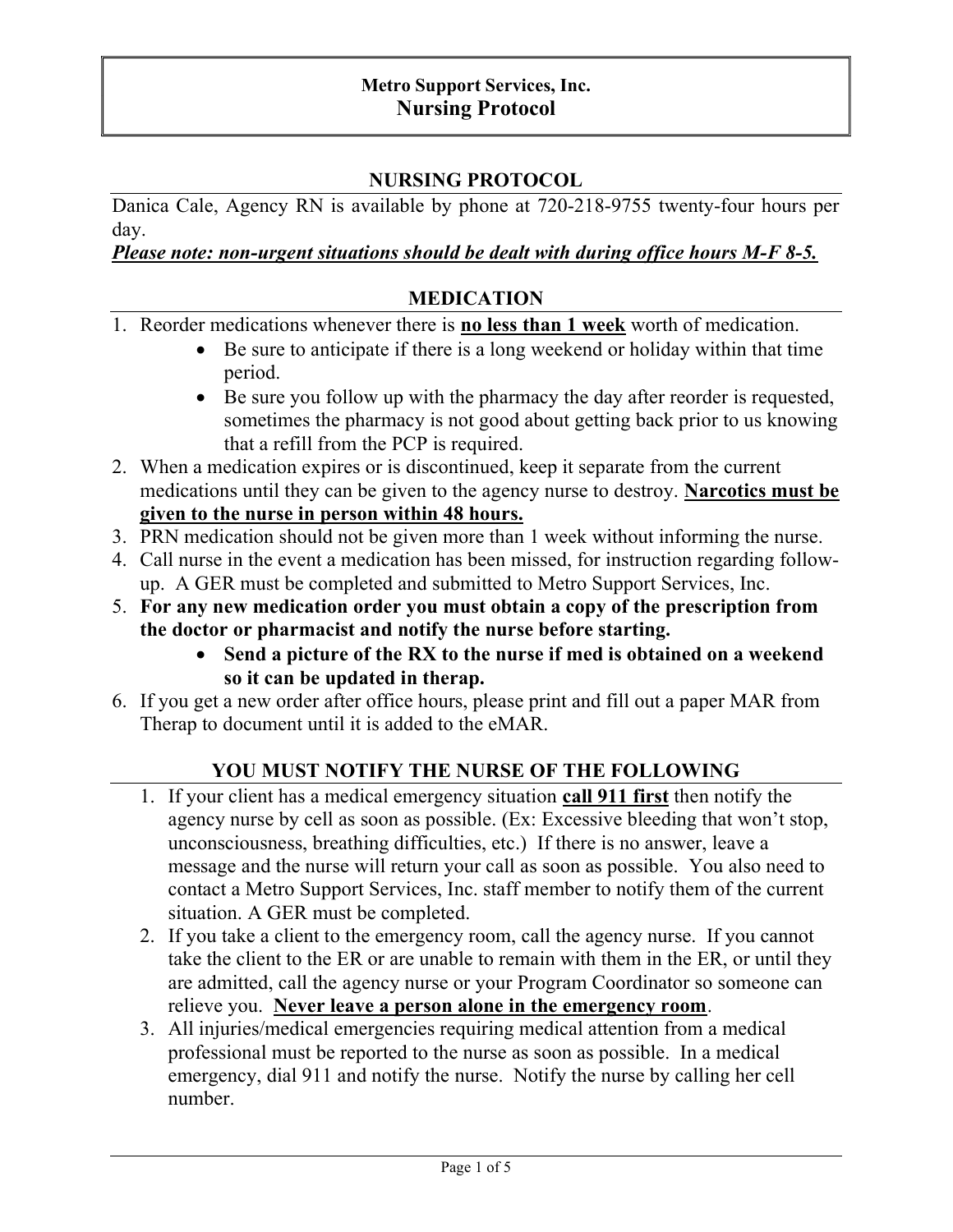## Metro Support Services, Inc. Nursing Protocol

- 4. After medical appointments, notify nurse of the results and any changes in medications, protocols, etc. immediately.
- 5. Notify the nurse of any surgery or dental extractions before and after procedure.
- 6. Notify the nurse of *any* change in condition, such as an increase in seizure activity or change in behavior, changes in skin integrity (redness, open sores), etc.
- 7. Notify the nurse of all incidents resulting in injury.
- 8. For any incidents of ingestion of poisonous or harmful substances call POISON CONTROL at 303-739-1123; notify the nurse & complete a GER.
- 9. For choking episodes that require using the Heimlich, call 911 to have them assess the client (even if the food is dislodged). Notify the nurse & complete a GER.
- 10.If you need to notify the nurse of a situation that does not require a response, please send an S-Comm or text. The following are appropriate examples:
	- Update of Medical Appointments
	- PRN Used for more than 7 days
	- Injuries Not Requiring Medical Follow-Up (i.e. Sunburns, scratches, minor bruising, falls without injury, etc.)
	- Seizures without injury

## MEDICAL APPOINTMENTS

1) a) Please make sure that you take a Consultation Form to each medical appointment. If an annual physical/health review is due, print a Consultation form from Therap that includes a list of all routine & PRN medications. Please ask the doctor for a copy of their dictation to attach to the consultation form.

b) Make sure the PCP e-scripts refills for all routine medication to the clients' pharmacy at their annual physical.

- 2) Any new orders or changes must be faxed to MSS immediately (720-872-2738). Please be sure to call MSS office to confirm it was received. You can send a picture of the medication to the nurse if it is prescribed during a holiday/weekend.
- 3) If you take your client for labs, please make an appointment in Therap to attach the results to within 3-5 days.
- 4) It is your responsibility to ensure medical appointments are scheduled and completed within the designated timeline as indicated below:
	- A. Annual Physical/health review: Yearly (remember to have doctor check vision, hearing, and gums if edentulous). This may be done no less than every 2 years as determined by the PCP.
	- B. Dental: Minimum of every six-months or as indicated by primary or dentist.
	- C. Vision: Annually or as indicated by primary or vision doctor.
	- D. Hearing: Annually or as indicated by primary or hearing doctor; only if there is a documented concern i.e.: wears hearing aids.
	- E. Psychiatrist: Every 90 days or as recommended by psychiatrist.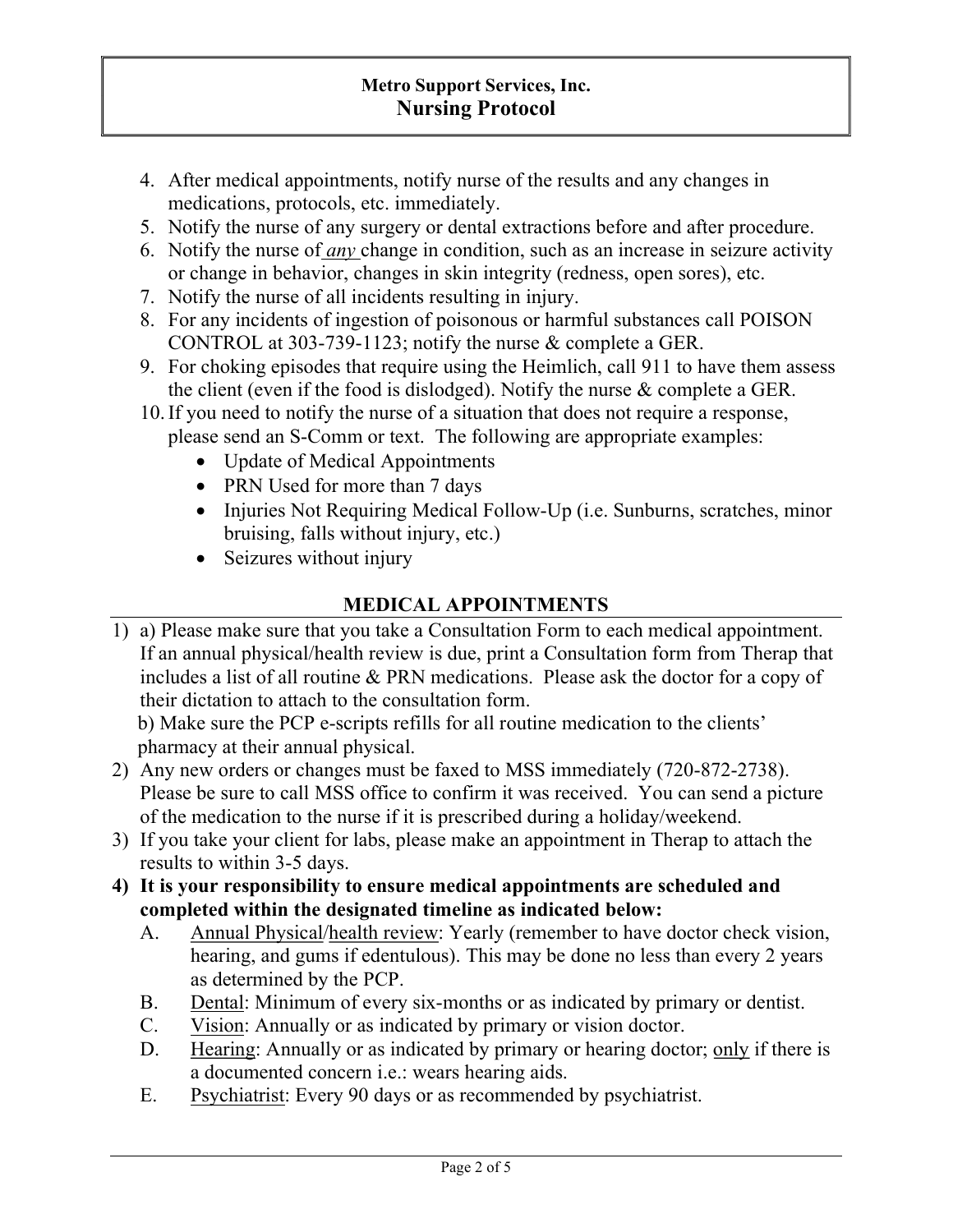F. If a client has been admitted to the hospital and is being discharged, be sure to get discharge orders from the doctor/hospital which should include: any new or changed med orders, written prescriptions, work release (if applicable) and next follow up appointment. The doctor MUST write on the discharge orders, "may resume all other previous medications". This is to ensure continuation of other routine and PRN medications. Be sure to check the discharge orders with your current med sheet to question any discrepancies.

# ADDITIONAL INFORMATION

- $\triangleright$  Clients who use wheelchairs for daily mobility **must** have an annual evaluation to ensure proper seating and to ensure that the wheelchair is in working order. It is the provider's responsibility to obtain written documentation that this evaluation was completed with any recommendations for follow-up and attach in Therap.
- $\triangleright$  Clients who receive Therapies such as Occupational Therapy, Physical Therapy or Speech Therapy require the following:
- 1. If the client is receiving therapy from a therapist only, you must ensure that a Therapist Report is completed for each session.
- 2. If the client is receiving therapy from a therapist and you are assisting the client to complete Range of Motion you must do the following:
	- a) Obtain documentation from the therapist that you have been trained to complete client specific ROM-this can be done on the Therapist Report.
	- b) Ask therapist for written program on Therapist Report, as an ISSP must be written and implemented per State Regulations. Diagrams are helpful if the therapist has them available.
- 3. Anytime a Back-Up Provider is to provide ROM, documentation that the Back-Up Provider has received training to complete ROM and has been trained to implement the ISP must be on file at Metro Support prior to the Back-Up Provider implementing the program.
- 4. Once therapy is discontinued, final recommendations must be obtained from the therapist for a possible ISP, etc. Any on-going therapy program must be reviewed by a therapist annually or as recommended by the medical professional.
- $\triangleright$  Specialized/adaptive equipment such as splints, AFO's, walkers, etc. must be evaluated annually. Written documentation that this evaluation was completed is required and should include any follow-up needed. Please contact the agency nurse if you are unsure as to whom to contact to have this evaluation completed. Please enter these as appointments in Therap.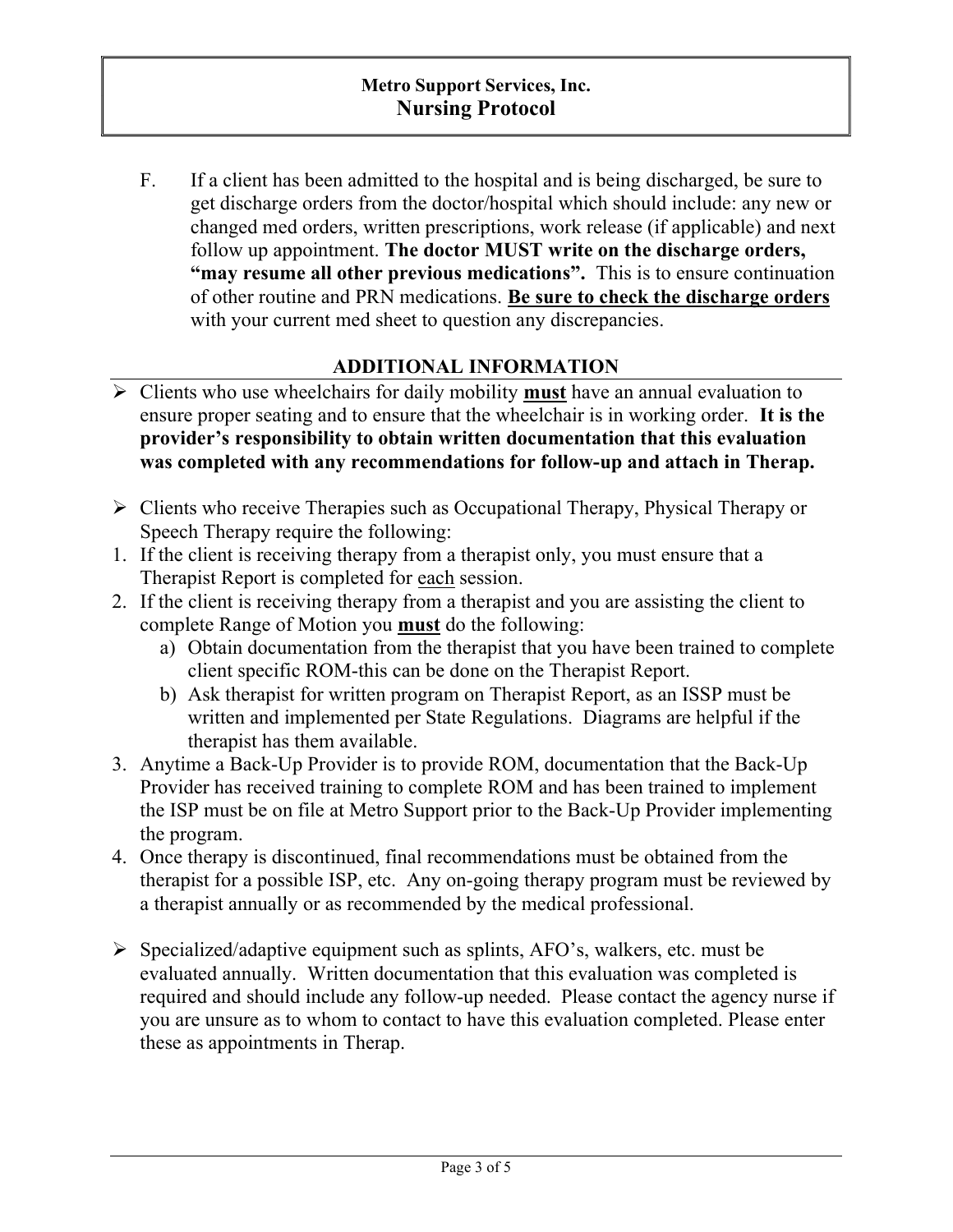- $\triangleright$  Clients who do not turn/reposition themselves or require assistance must have this issue addressed by their doctor or a therapist to determine how often repositioning is necessary to ensure continued good skin integrity. Please follow-up with the agency nurse to determine who should address this issue.
- $\triangleright$  Some Day Programs may require a work release prior to your client returning to day program after a medical emergency/injury or prolonged absence due to illness. It is your responsibility to obtain this documentation and send it to day program. Please notify the nurse by leaving a voice mail regarding any limitations.
- $\triangleright$  Protocols will be reviewed/revised and signed by the provider annually.

#### HOSPITAL DISCHARGE PROTOCOL

- Whenever a client is admitted to the hospital, be sure to give the nurse/case manager at the hospital the MSS Nurse's name and number to coordinate discharge plans. This should be done on the day of admission.
- On the day of discharge, bring the clients' MAR and compare it with the discharge orders. If there are any discrepancies these must be resolved before taking the client home.
- If there is a medication or medications that are not on the discharge list, be sure these were discontinued.
- If there are any new medications, you must get a written prescription/order for these.
- Take or fax any new prescription orders to the pharmacy. Be sure to make a copy of them first.
- Notify the agency nurse of discharges and any medication changes. Send a copy of all orders to MSS ASAP.

NOTE: Be sure that any "tubes" are removed before leaving the hospital e.g.: IV's, catheters (unless they already had a catheter in place), etc.

The following persons have received training and instructions regarding implementation of the above Nursing Protocol. By signing below, they affirm that they have received this training, and feel competent to implement this policy as it is written.

| Provider Signature: | Date: |
|---------------------|-------|
|---------------------|-------|